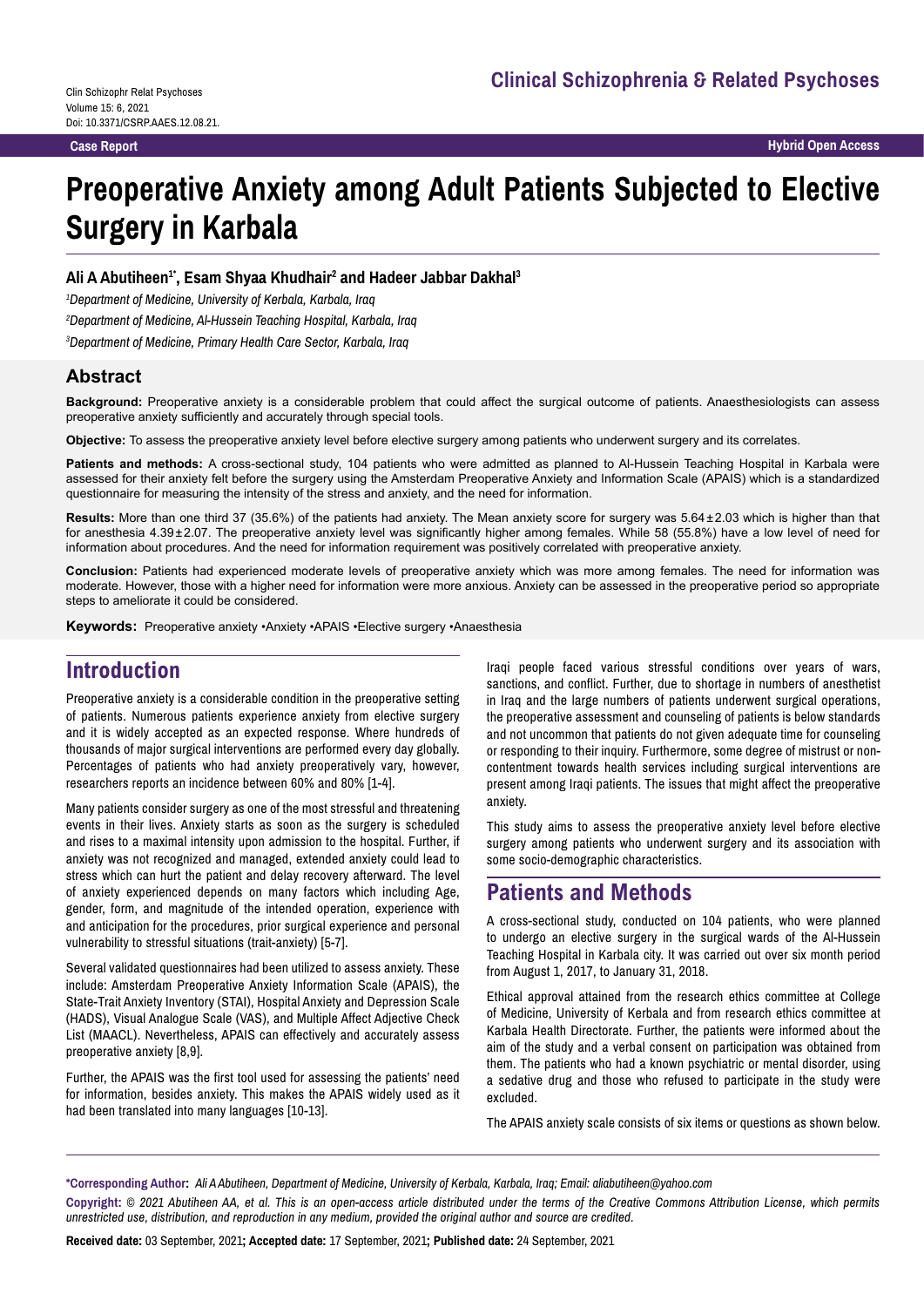With Likert based answers, each question has been scored from 1 for "Not at all" to 5 for "Extremely". These 6 questions are [13-15]

- 1. Are you worried about the anaesthetic?
- 2. Is the anaesthetic is on your mind continually?
- 3. Do you like to know as much as possible about the anaesthetic?
- 4. Are you worried about the surgery?
- 5. Is the procedure on your mind continually?
- 6. Do you like to know as much as possible about the procedure?

Questions 1 and 2 were designed for assessing anxiety about anaesthesia. Questions 4 and 5 have been designed for assessing anxiety from surgery. The sum of these four questions represents the total (global) anxiety score with a scoring range from 4 to 20. The cutoff point for anxiety in the global anxiety score is 11[13-15].

Questions 3 and 6 represented the need for more information about procedures. Further, the patients were divided into three groups according to the need for information score. Patients with an information scale score of 2-4, 5-7, and 8-10 were classified into having low, intermediate, and high need for information respectively.

**Table 1.** The demographic characteristics of the patients.

The internal consistency of the answers to the APAIS questionnaire was measured by calculating the Cronbach's alpha value for the 6 questions and its value was 0.775. Where the acceptable value is above 0.7.

Data were entered and analyzed using the Statistical Package for Social Science (SPSS) program version 21. Qualitative variables were expressed as frequency/Number (N) and percentages (%). The quantitative variables were expressed in minimum (Min.), maximum (Max.), mean and Standard Deviation (SD). The 95% confidence interval (95% CI) was also measured.

The One-Sample Kolmogorov-Smirnov test performed to test the linearity of the data, and the results showed that the data was not normally distributed. So non-parametric statistical tests were used for the statistical analysis. The Mann-Whitney U test, the Kruskal-Wallis test, and a non-parametric correlation test. A p-value of less than 0.05 was considered statistically significant.

#### **Results**

Of the 104 patients, 53 (51%) were women. Their age ranged from 16 to 70 years. The mean age ± Standard Deviation (SD) was 37.01 ± 12.32 years. Most of them, 49 (47.1%) had primary education, 48 (46.2 %) had a major operation, 40 (38.5%) were housewives. While only 40 (38.6%) of them had a history of previous surgery as shown in Table 1.

| Variable                    |                           | N              | $(\%)$ |  |
|-----------------------------|---------------------------|----------------|--------|--|
| Gender                      | Male                      | 51             | 49%    |  |
|                             | Female                    | 53             | 51%    |  |
|                             | Illiterate\read and write | 8              | 7.7%   |  |
| <b>Education level</b>      | Primary                   | 49             | 47.1%  |  |
|                             | Secondary                 | 27             | 26%    |  |
|                             | <b>Higher Education</b>   | 20             | 19.2%  |  |
| Class of operation          | Minor                     | $\overline{2}$ | 1.9%   |  |
|                             | Medium                    | 25             | 24%    |  |
|                             | Major                     | 48             | 46.2%  |  |
|                             | Super major               | 29             | 27.9%  |  |
| History of previous surgery | Negative                  | 64             | 51.4%  |  |
|                             | Positive                  | 40             | 38.6%  |  |
| Occupation                  | House wife                | 40             | 38.5%  |  |
|                             | Student                   | 6              | 5.8%   |  |
|                             | Free work                 | 25             | 24.0%  |  |
|                             | Employee                  | 33             | 31.7%  |  |

The highest mean score was for question number 4 that concerns worry from surgical procedures as shown in Table 2.

**Table 2.** Responses of patients to the 6 items APAIS questionnaire.

|            | N   | Min. | Max | Mean | <b>SD</b> | 95% CI of the<br>mean |
|------------|-----|------|-----|------|-----------|-----------------------|
| Question 1 | 104 |      | b   | 2.18 | 1.08      | $1.97 - 2.39$         |
| Question 2 | 104 |      | Ð   | 2.23 | 1.14      | $2.01 - 2.47$         |
| Question 3 | 104 |      |     | 2.60 | 1.10      | $2.38 - 2.82$         |
| Question 4 | 104 |      |     | 3.07 | 1.17      | $2.85 - 3.31$         |
| Question 5 | 104 |      |     | 2.38 | 1.22      | $2.13 - 2.63$         |
| Question 6 | 104 |      | Ð   | 2.04 | 1.20      | $1.81 - 2.27$         |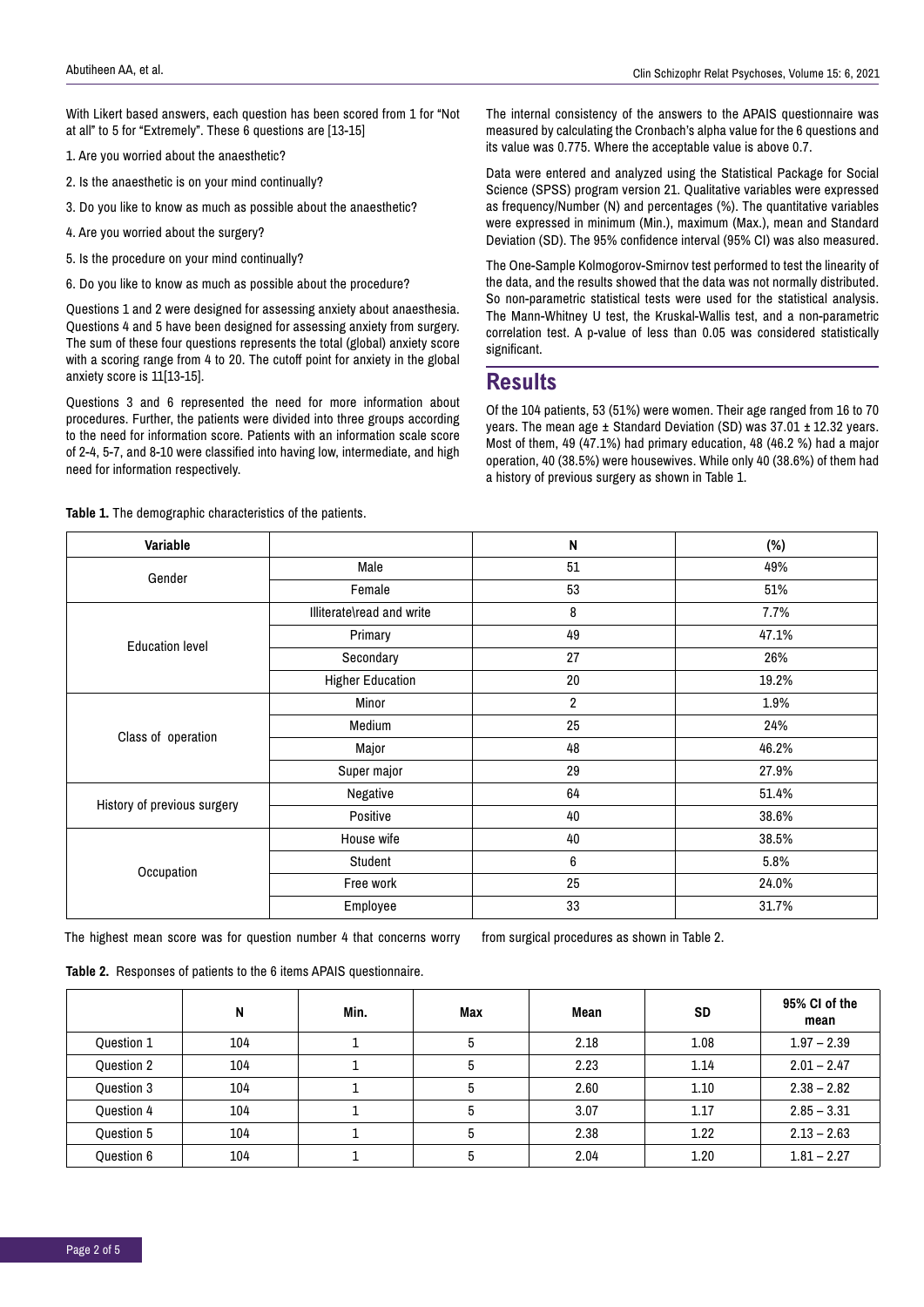The mean APAIS scores for anxiety for surgery was higher than that for anaesthesia, and the global anxiety mean  $\pm$  SD was (10.04  $\pm$  3.43), while the need for information mean  $\pm$  SD was (4.42  $\pm$  2.05) as shown in Table 3.

|                |  | Table 3. Anxiety score classification according to the 6 items APAIS |  |  |  |
|----------------|--|----------------------------------------------------------------------|--|--|--|
| questionnaire. |  |                                                                      |  |  |  |

| <b>APAIS dimensions</b>                         | Mean ± SD        | 95% CI of the mean |  |
|-------------------------------------------------|------------------|--------------------|--|
| Anxiety about<br>anaesthesia<br>(Questions 1,2) | $4.39 \pm 2.07$  | $4.04 - 4.87$      |  |
| Anxiety about surgery<br>(Questions 4, 5)       | $5.64 \pm 2.03$  | $5.29 - 6.07$      |  |
| Global anxiety<br>(Questions 1, 2, 4, 5)        | $10.04 \pm 3.43$ | $9.42 - 10.79$     |  |
| Need for information<br>(Questions 3, 6)        | $4.42 + 2.05$    | $4.02 - 4.83$      |  |

Based on the cut-off point for anxious patients which is 11 as mentioned above, 37 (35.6%) of patients had anxiety, and the 95% CI was 26.0%- 45.2%. As shown in Figure 1. More than half of patients 58 (55.8%) were with low information requirements as shown in Figure 2.



**Figure 1.** Classification of patient according to anxiety status.

The preoperative global anxiety mean score was significantly higher among females than males. While no significant difference regarding the need for information score appeared between both genders. Also, no significant difference in anxiety level and the need for information appeared in regards to age, education, class of operation, history of previous surgery and occupation as shown in Table 4.

|  |  |  | Table 4. The relations between anxiety mean score for different categories with some socio-demographic characteristics. |
|--|--|--|-------------------------------------------------------------------------------------------------------------------------|
|--|--|--|-------------------------------------------------------------------------------------------------------------------------|

| Variable                                              |                           | <b>Global anxiety</b><br>Mean ± SD | <b>Need for information</b><br>$Mean \pm SD$ |  |
|-------------------------------------------------------|---------------------------|------------------------------------|----------------------------------------------|--|
|                                                       | $<$ 45 years (61)         | $10.34 \pm 3.04$                   | $4.54 \pm 2.04$                              |  |
| Age                                                   | $\geq$ 45 years (43)      | $9.60 \pm 3.91$                    | $4.26 \pm 2.07$                              |  |
|                                                       | P value *                 | 0.106                              | 0.465                                        |  |
|                                                       | Female (53)               | $10.68 \pm 3.604$                  | $4.36 \pm 1.85$                              |  |
| Gender                                                | Male (51)                 | $9.37 \pm 3.137$                   | $4.49 \pm 2.248$                             |  |
|                                                       | P value *                 | 0.049                              | 0.921                                        |  |
|                                                       | Illiterate\read and write | $10.25 \pm 3.11$                   | $3.50 \pm 1.07$                              |  |
|                                                       | Primary                   | $10.04 \pm 3.52$                   | $4.12 \pm 2.06$                              |  |
| Education                                             | Secondary                 | $10.15 \pm 3.57$                   | $4.93 \pm 1.94$                              |  |
|                                                       | <b>Higher Education</b>   | $9.80 \pm 3.37$                    | $4.85 \pm 2.30$                              |  |
|                                                       | P value **                | 0.990                              | 0.105                                        |  |
|                                                       | Minor                     | $8.00 \pm 4.24$                    | $6.00 \pm 5.66$                              |  |
|                                                       | Medium                    | $9.36 \pm 2.91$                    | $4.92 \pm 2.00$                              |  |
| Class of operation                                    | Major                     | $9.69 \pm 3.66$                    | $4.00 \pm 1.94$                              |  |
|                                                       | Super major               | $11.34 \pm 3.19$                   | $4.59 \pm 1.96$                              |  |
|                                                       | P value **                | 0.108                              | 0.208                                        |  |
|                                                       | Negative                  | $10.22 \pm 3.54$                   | $4.28 \pm 1.87$                              |  |
| History of previous surgery                           | Positive                  | $9.05 \pm 3.99$                    | $4.42 \pm 1.71$                              |  |
|                                                       | P value *                 | 0.353                              | 0.809                                        |  |
|                                                       | House wife                | $12.00 \pm 3.35$                   | $4.67 \pm 1.75$                              |  |
|                                                       | Student                   | $9.83 \pm 3.45$                    | $3.95 \pm 1.62$                              |  |
| Occupation                                            | Free work                 | $9.36 \pm 3.71$                    | $4.36 \pm 2.25$                              |  |
|                                                       | Employee                  | $10.45 \pm 3.16$                   | $5.00 \pm 2.32$                              |  |
|                                                       | P value **                | 0.413                              | 0.253                                        |  |
| Note: *Mann- Whitney U test, ** Kruskal - Wallis test |                           |                                    |                                              |  |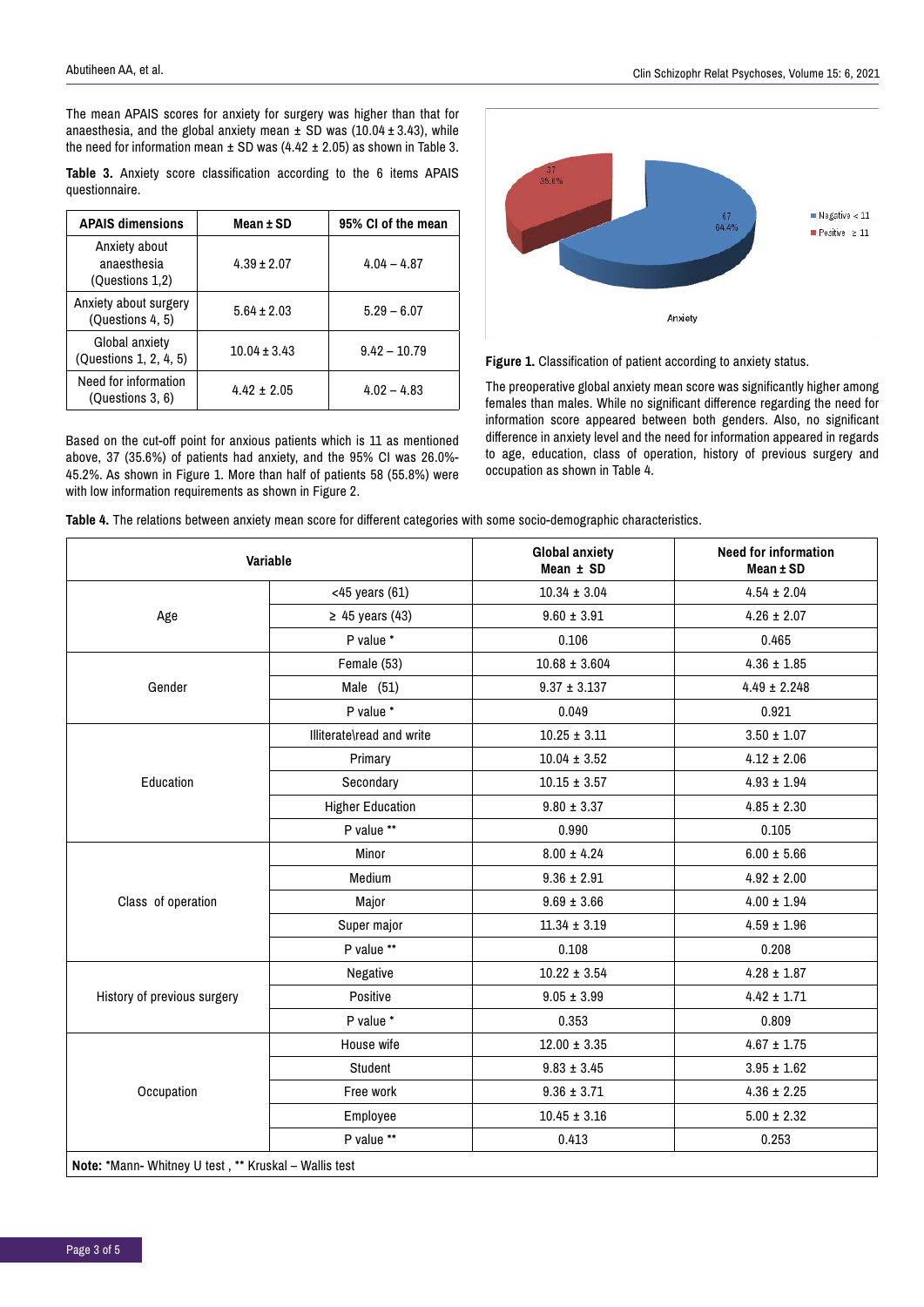

**Figure 2.** Classification of patient according to the need of information level.

To determine whether there was a correlation between the patient's need for information and the anxiety level. A significant positive correlation between the anxiety level and the need-for-information were identified, as shown in Figure 3.

#### **Need for information**



**Figure 3.** The correlation between preoperative global anxiety and the need for information among patients.

### **Discussion**

Preoperative anxiety is a prevalent occurrence among patients with indoor surgery. The assessment of it is feasible and applicable by using valid and reliable measuring instruments such as the APAIS. Whereas, effective screening and management of anxiety could improve the patient situation and the surgical outcome [7].

More than one third (35.6%) of the patients appeared to have preoperative anxiety. The anxiety level detected could be considered moderate despite the fact that interviews were carried out shortly before the procedure, which was identified as the moment of greatest anxiety [12,16]. These results are in line with studies conducted in Brazil (33%) and Ethiopia (36.1%) [17,18].

The preoperative anxiety was below what was reported in two previous Iraqi studies in Baghdad and Erbil that showed (68%) and (80%) levels respectively. However, each of these two studies had used a different tool other than the APAIS [19,20]. Further, studies conducted in Pakistan, Tunisia, and India showed higher prevalence also of (62%), (67.5%) and (87.6%) respectively [21-23]. The minimum anxiety rate in the current study may be attributed to that the patients are getting access to more information about their procedure, different assessment tools used in other studies, the difference in socio-demographic characteristics or to that local citizen are more tolerant to anxiety.

Female patients showed a significantly higher global anxiety mean than males and this agrees with other studies in different regions of the world including Iraq [4,16,19-24]. And this probably related to the nature of female personality that is more sensitive and prone to psychological pressure and stress. However, some other studies showed a non-significant association between gender and preoperative anxiety level [2,25,26].

Age, education, class of surgery and occupation appeared to have no significant effect on the intensity of the stress. Similar results were indicated by other researchers [1,11,16,27].

Also, non-significant difference in anxiety levels had been identified between participants who had and had not undergone previous surgery. This is in agreement with the results of two studies [4,15,28]. While other authors indicate that the previous surgery experiences decrease the preoperative anxiety status [5,20,29].

The anxiety for surgery was higher than the anxiety for anaesthesia. These findings are consistent with the results of previous studies conducted in Turkey, Pakistan, and Brazil [1,23,30].

Patients prefer getting more information (score  $\geq$  5) was (44.2%). And there was a direct correlation between the pre-operative anxiety levels and acquiring preoperative information. Meaning that patients with higher need for information are those with a higher level of anxiety than those with low demand for information. These findings highlight the importance of supporting the provision of information concerning surgery and anesthesia in the preoperative setting. Which will probably decrease the anxiety levels as been indicated [7,25]. Although, guidelines indicate that patients must be given information before any operation. It's not necessarily that everyone wants to be fully informed about certain aspects.

# **Conclusion**

Preoperative anxiety is quite a common event and assessing anxiety prior to surgery is easily applicable. Anxiety for surgery was higher than that for anesthesia, and the anxiety is more common among females. Further, the anxiety level was positively correlated with the need for information by patients. To minimize preoperative anxiety and achieve better quality of care we recommend the need to promote preoperative counseling and communication with patients through special clinics and by taking an appropriate and effective informed consent before surgery that will improve the postsurgical sequels and increase patient satisfaction.

#### **References**

- 1. Jawaid, Masood, Asim Mushtaq, Sabih Mukhtar, and Zeeshan Khan. "Preoperative Anxiety before Elective Surgery." *Neurosci* 12 (2007): 145- 148.
- 2. [Nigussie, Seifu, Tefera Belachew and Wadu Wolancho. "Predictors](https://doi.org/10.1186/1471-2482-14-67)  of Preoperative Anxiety among Surgical Patients in Jimma University Specialized Teaching Hospital, South Western Ethiopia." *BMC Surgery* 14 (2014): 1-10.
- 3. Mingir,Tarkan, Zekeriya Ervatan and Namigar Turgut. "Spinal Anaesthesia and Perioperative Anxiety." *Turk J Anaesthesiol Reanim* 42 (2014): 190.
- 4. Khalili, Neda, Kasra Karvandian, Hasan Eftekhar Ardebili and Negar Eftekhar, et al. "Predictors of Preoperative Anxiety among Surgical Patients in Iran: An Observational Study." *Arch Anesthesiology Critical Care* 6 (2020): 16-22.
- 5. Abate, Semagn Mekonnen, Yigrem Ali Chekol, and Bivash Basu. "Global [Prevalence and Determinants of Preoperative Anxiety Among Surgical](https://doi.org/10.1016/j.ijso.2020.08.006)  Patients: A Systematic Review and Meta-Analysis." *Int J Surg Open* 25 (2020): 6-16.
- 6. Mulugeta, Henok, Mulatu Ayana, Mezinew Sintayehu and Getenet Dessie, et al. "Preoperative Anxiety and Associated Factors among Adult Surgical [Patients in Debre Markos and Felege Hiwot Referral Hospitals, Northwest](https://doi.org/10.1186/s12871-018-0619-0)  Ethiopia." *BMC Anesthesiology* 18 (2018): 1-9.
- 7. Hernández-Palazón J, Fuentes-García D, Falcón-Araña L and Rodríguez-